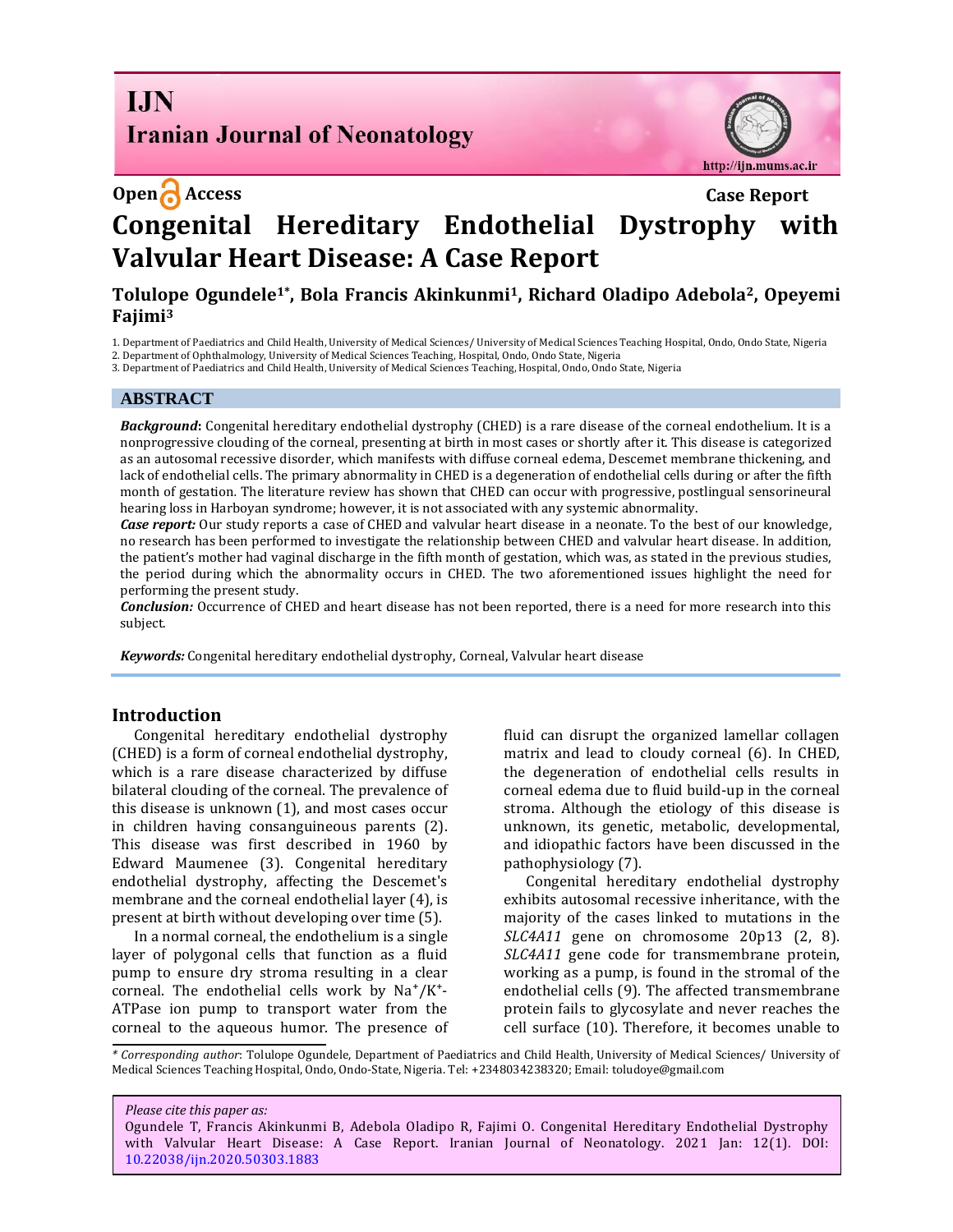keep the corneal dehydrated and clear. *SLC4A11* gene is not only expressed in the corneal endothelial cells but also in fibrocytes and stria vascularis of the inner ear, indicative of a common origin of these cell families in the neural crest (10). It has been speculated that the primary abnormality in CHED can be endothelial cells degeneration during or after the fifth month of gestation (11). Congenital hereditary endothelial dystrophy has not been reported to be associated with any systemic abnormality (11). We report one case of CHED with valvular heart disease.

# **Case report**

A term female neonate was admitted at birth on account of fast breathing and evidence of respiratory distress. The Apgar score was recorded as 61, 75, 910. The birth weight was 2,000 g. The patient was delivered by a 31-year-old, booked, Nigerian, Para 2+0 (i.e., 2 alive) female, who received antenatal care in our facility. She had offensive vaginal discharge in the fifth month of gestation and was treated with antibiotics, such as metronidazole. There was neither a history suggesting the use of herbal medicine or any illicit drugs during pregnancy, nor a history of febrile illness or rash during pregnancy. She delivered by spontaneous vagina delivery with no history of prolonged rupture of membrane.

Considering the demographic information, she was a trader while her husband was an electrician, and both of them had a senior secondary school level of education. They are married in a monogamous setting and no history suggestive of either their consanguineous marriage or of their family members. On physical examination, the patient was a female neonate with features of term, in obvious respiratory distress having bilateral corneal cloudiness. She had a respiratory rate of 66 cycle/min, oxygen saturation of 72%, and heart rate of 152 beats/min. In addition, the first and second heart sounds were heard. Diagnosis of a term, low birth weight neonate in respiratory distress query leads to ruling out aspiration and occurring of bilateral corneal opacity.

An ophthalmologist was invited to examine the patient. The clinical findings were as follows: visual acuity, blink to light on both eyes, normal eyelids, quiet conjunctiva in both eyes, bilateral, diffuse, and uniform corneal cloudiness and thickened pachymetry, rough epithelium and irregular in shape, deep anterior chamber of both eyes, and absence of strabismus or nystagmus. Based on the results of the examination, the

subject was diagnosed with CHED. At about the end of the first week, the patient was still in severe respiratory distress and was maintained on continuous positive airway pressure. On routine examination of the cardiovascular system, a murmur was heard; therefore, a chest X-ray was ordered. The result of the chest X-ray was indicative of congenital valvular heart disease. Although echocardiography was required, the patient's parents refused and requested discharge regardless of medical advice.

## **Discussion**

The occurrence of CHED with congenital valvular heart disease is rare, and to the best of our knowledge, no research has been performed to investigate this domain. Various syndromes have been reported, including Harboyan, in which CHED is associated with progressive, postlingual sensorineural hearing loss. None of the syndromes described CHED with valvular heart diseases, suggesting that the spectrum presented by our patient may represent an association to or syndrome of CHED required to be investigated more. In this regard, while genetics can be beneficial in describing this incidence, few genetic studies have targeted this domain.

The clinical identification of neonates with cornea opacity may not be difficult; however, its association with valvular heart disease make the management demanding and complicated since it matches with none of the previously known syndromes or associations. The correct diagnosis of this disease is vitally important concerning the appropriate implementation of the management.

The results of a study revealed that CHED can be the degeneration of endothelial cells during or after the fifth month of gestation (11). In the current study, the subject's mother had a vaginal discharge in the fifth month of pregnancy. There may be some relationships between the cause of the mother's vaginal discharge in the fifth month and the occurrence of CHED in this patient, which was unknown. Therefore, more research is needed to investigate this possible relationship.

It has been found out some genetic factors are associated with CHED, being initially divided into two groups, namely autosomal dominant (CHED 1) and autosomal recessive (CHED 2). However, with the advancements in corneal imaging and genetic analysis, it has been discovered that its mode of inheritance is autosomal recessive. Therefore, the International Classification of Corneal Dystrophies classifies it as CHED, rather than CHED 1 or CHED 2 (4, 5).